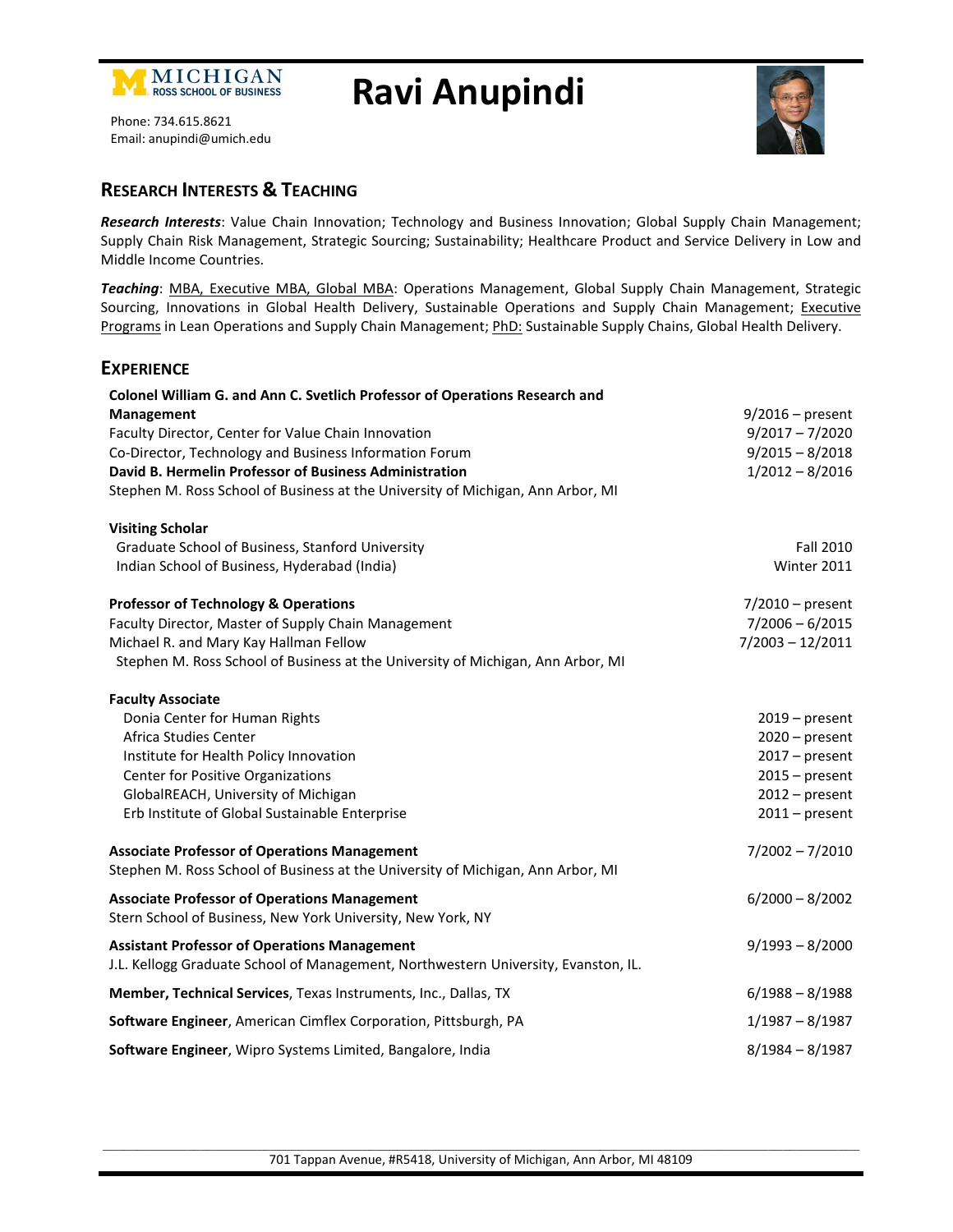## **EDUCATION**

| Ph.D (Management of Manufacturing and Automation)<br>Carnegie Mellon University, Pittsburgh, PA.<br>William Larimer Mellon Fellowship 1987-91 and Texas Instruments Fellowship, 1988-89. | May, 1993  |
|------------------------------------------------------------------------------------------------------------------------------------------------------------------------------------------|------------|
| M.S. (Management of Manufacturing and Automation)<br>Carnegie Mellon University, Pittsburgh, PA.                                                                                         | May, 1989  |
| M.E. (Automation)<br>Indian Institute of Science, Bangalore, India.                                                                                                                      | June, 1984 |
| <b>B.E.</b> (Hons.) Electrical and Electronics Engineering<br>Birla Institute of Technology and Science, Pilani, India.                                                                  | June, 1982 |

#### **PUBLICATIONS**

- 1. *with* X. Liang and J. Li, "Generic Drug Effectiveness: An Empirical Study On Health Service Utilization and Clinical Outcomes*"*, May 2022. Submitted for publication to *Management Science*.
- 2. *with* I. Wang and J. Li, "Manufacturing and Regulatory Barriers to Generic Drug Competition: A Structural Model Approach". January 2022. Accepted for publication in *Management Science*
- 3. with F. Zhou and S. Nassiri, "Regulations for Substitutable Medical Devices", Sept 2021. Revise & Resubmit, *Management Science*.
- 4. *with* He, S., Bala, R., and Ranney M., "Effective supply chain surveillance for PPE", *The Lancet,* Correspondence, Volume 397, Issue 10286, p1706-1707, May 08, 2021
- 5. *with* I. Wang, J. Li, and D. Wu "When Ignorance is Not Bliss: An Empirical Analysis of Sub-tier Supply Network Structure on Firm Risk", *Management Science*, Published online in Articles in Advance 14 Sep 2020; https://doi.org/10.1287/mnsc.2020.3645*.*
- 6. *with* I. Barton, A. L. V. Avanceña, N. Gounden, "Unintended Consequences and Hidden Obstacles in Medicine Access in Sub-Saharan Africa", *Frontiers in Public Health*, 7:342. doi: 10.3389/fpubh.2019.00342
- 7. *with* B. Duggal, B. Gokul, M. Duggal, S. Saunik, P. Singh, A. Agrawal, K. Singh, P. Wadhera, and B. Nallamothu, "Drug-Eluting Stent Use Among Low-Income Patients in Maharashtra After Statewide Price Reductions", *Circ Cardiovasc Interv. 2019;12:e007757. DOI: 10.1161/CIRCINTERVENTIONS.118.007757*
- 8. *with* S. Devalkar and A. Sinha, "Dynamic Risk Management of Commodity Operations: Model and Analysis", *Journal of MSOM, 20(2), December 2018, 317-332.*
- 9. *with* R. Shretta, B. Johnson, S. Smith, S. Doubmia, D. de Sanvigny, and P. Yadav, "Costing the supply chain for delivery of ACT and RDTs in the public sector in Benin and Kenya", *Malaria Journal*. 2015, 14:57 doi:10.1186/s12936-014- 0530-1.
- 10. *with* M. Pai and P. Yadav, "Tuberculosis control needs a complete and patient-centric solution", *The Lancet*, Vol 2, Issue 4, April 2014 (Published Online March 24, 2014. http://dx.doi.org/10.1016/S2214-109X(14)70198-6)
- 11. *with* T. London, "Using the base-of-the-pyramid perspective to catalyze interdependence-based collaborations", *Proceedings of the National Academy of Sciences;* July 31, 2012, vol. 109, no. 31, 12338–12343.
- 12. *with* S. Devalkar and A. Sinha, "Integrated Optimization of Procurement, Processing, and Trade of Commodities", *Operations Research*, Vol. 59, No. 6, November-December 2011, pp. 1369-1381.
- *13. with* T. London and S. Sheth, "Creating Mutual Value: Lessons from Ventures Serving Base of the Pyramid Producers", *Journal of Business Research*, Volume 63, No. 6, June 2010. [A shorter version of this paper appeared in the Academy of Management 2009 Conference proceedings.]
- *14. with* Li Jiang, "Consumer-Driven versus Retailer-Driven Search: Channel Performance and Implications". *Journal of M&SOM* Vol. 12, No. 1 pp.102-119 Winter 2010*.*
- 15. *with* M. Aundhe and M. Sarkar, "Healthcare Delivery Models and the Role of Telemedicine". In *Indian Economic Superpower: Fiction or Future (edited volume),* World Scientific, Singapore, Spring 2009.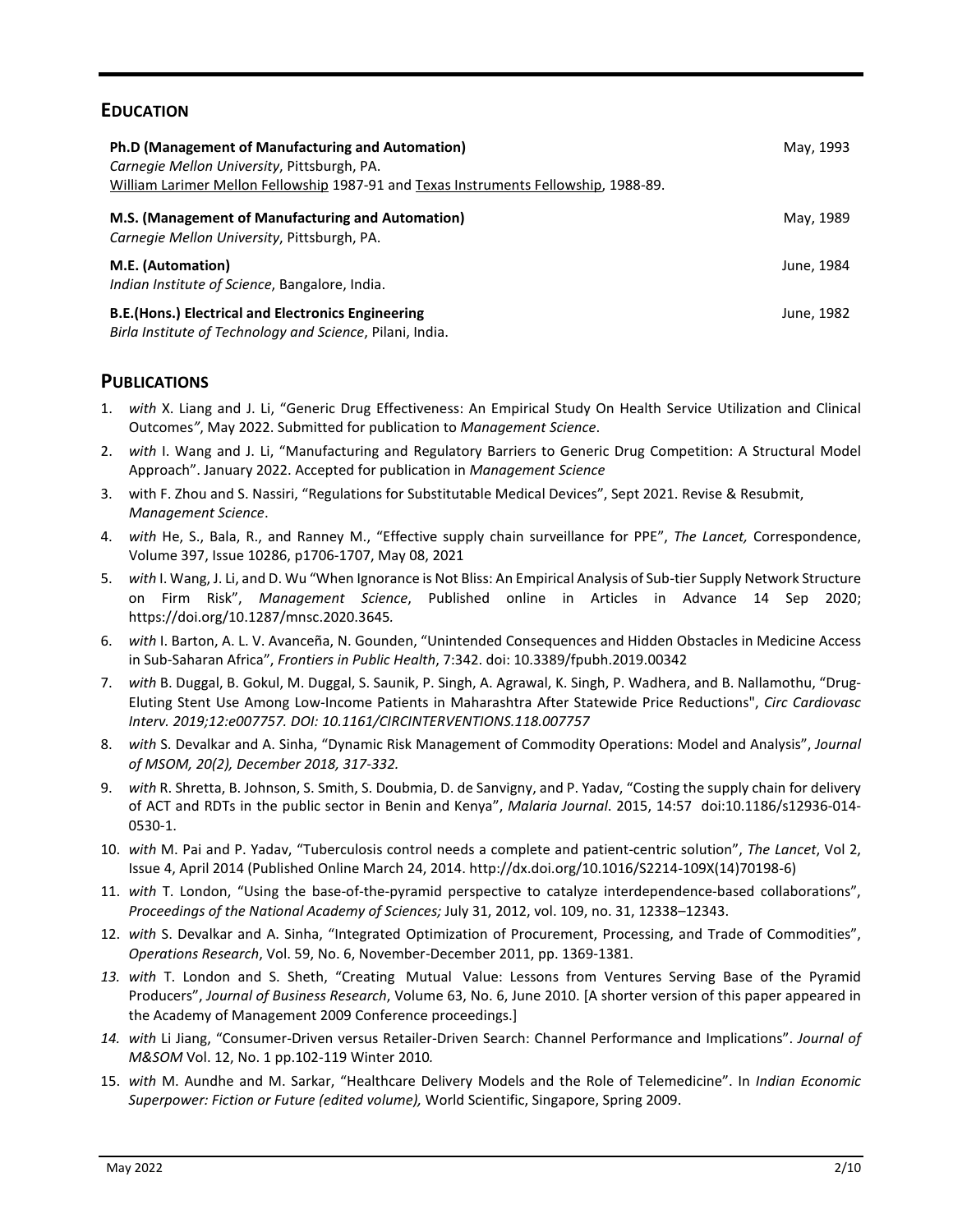- 16. *with* Li Jiang, "Capacity Investment, Flexibility and Market Competition under Demand Uncertainty". *Management Science* Vol.54, No.11, November 2008.
- 17. *with* K. Anand and Y. Bassok, "The Strategic Use Inventories in Vertical Contracts", *Management Science*  Vol.54,No.10,October 2008*.*
- 18. *with* Y. Bassok, "Analysis of Supply Contracts with Commitments and Flexibility", *Naval Research Logistics*, Volume 55, No. 5, June 2008.
- 19. *with* S. Gupta and M. Venkataramanan, "Managing Variety on the Retail Shelf: Using Scanner Data to Rationalize Assortments". Working Paper. In *Retail Supply Chain Management: Quantitative Models and Empirical Studies* edited by N. Agrawal and S. Smith, Springer New York, Fall 2008.
- *20. with* S. Sivakumar, "ITC's e-Choupal: A Platform Strategy for Rural Transformation", in *Business Approaches for Helping the World's Poor: Solutions that Create Social and Economic Value, Eds. Brooke Barton, Herrero Gustavo,* John Quelch, Kash Rangan, Jossey-Bass, December 2006.
- 21. *with* S. Sivakumar, "Supply Chain Reengineering in Agri-Business A Case study of ITC's e-Choupal", in *Supply Chain Issues in Emerging Economies* by Hau L. Lee and Chung-Yee Lee (Editors), Elsevier-Springer, 2006.
- 22. *with* D. C. Barnes and Y. Bassok, "Optimized Delivery Leadtime / Inventory Placement in a Two-Stage Production Distribution System", *European Journal of Operations Research,* Volume 174, Issue 3, November 2006, pages 1664- 1684.
- 23. *with* D. C. Barnes and Y. Bassok, "Coordination and Flexibility in Supply Contracts with Options", *Journal of Manufacturing and Service Operations Management*, Volume 4, Number 3, Summer 2002.
- 24. *with* Y. Bassok, and E. Zemel, "A General Framework for the Study of Decentralized Distribution Systems", *Journal of Manufacturing and Service Operations Management*, Volume 3, No. 4, Fall 2001. [This paper is based on an earlier working paper titled "Study of Decentralized Distribution Systems: Part I - A General Framework", July 1999]
- 25. *with* K. Anand and Y. Bassok, "Inventories versus Incentives in a Supplier-Retailer Contract", *MSOM Conference Proceedings*, University of Michigan, Ann Arbor, June 2000.
- 26. *with* Y. Bassok, "Centralization of Stocks: Retailers vs. Manufacturer", *Management Science*, Volume 45 No. 2, 1999.
- 27. *with* Y. Bassok and R. Akella, "Single Period Multi-Product Inventory Models with Substitution", *Operations Research*, Volume 47 (4), 1999.
- 28. *with* M. Dada and S. Gupta, "Estimation of Consumer Demand with Stock-out based Substitution: An Application to Vending Machine Products", *Marketing Science,* Volume 17, No. 4, 1998.
- 29. *with* Y. Bassok, "Supply Contracts with Quantity Commitments and Stochastic Demand", in *Quantitative Models in Supply Chain Management* by S. Tayur, M. Magazine, and R. Ganeshan (Eds.), Kluwer Academic Publishers, 1998.
- 30. *with* Y. Bassok, "Approximations for Multi-product Contracts with Stochastic Demands and Business Volume Discounts: Single Supplier Case", *IIE Transactions*, Volume 30, Number 8, August 1998.
- 31. *with* S. Tayur, "Managing Stochastic Multi-Product Systems: Model, Measures, and Analysis", *Operations Research*, Volume 46 (Supplement), Number 3, May-June 1998.
- 32. *with* Y. Bassok, "Analysis of Supply Contracts with Total Minimum Commitments", *IIE Transactions*, Volume 29, No. 5, May 1997.
- 33. *with* T.E. Morton and D. Pentico, "The Non-Stationary Stochastic Lead-Time Inventory Problem: Near-Myopic Bounds, Heuristics, and Testing", *Management Science*, Vol. 42, No.1, 1996.
- 34. *with* Y. Bassok, "Analysis of Supply Contracts with Total Minimum Commitments and Flexibility", *In Proceedings of the 2nd International Symposium on Logistics.* University of Nottingham, UK, June 1995.
- 35. *with* R. Akella, "Diversification Under Supply Uncertainty", *Management Science*, Vol. 39, No. 8, 1993.
- 36. *with* H. Gurnani and R. Akella, "Control of Batch Processing Systems in Semiconductor Manufacturing Systems", *IEEE Transactions in Semiconductor Manufacturing*, Volume 5, No. 4, November, 1992.

## **SUBMITTED / UNDER REVISION / WORKING PAPERS**

1. *with* J. Chestnut and H.S. Ahn, "Giving Away to Increase Profits? Price - Discrimination and the Effect of Free Goods". Revised May 2021. Submitted to *Journal of Marketing Research.*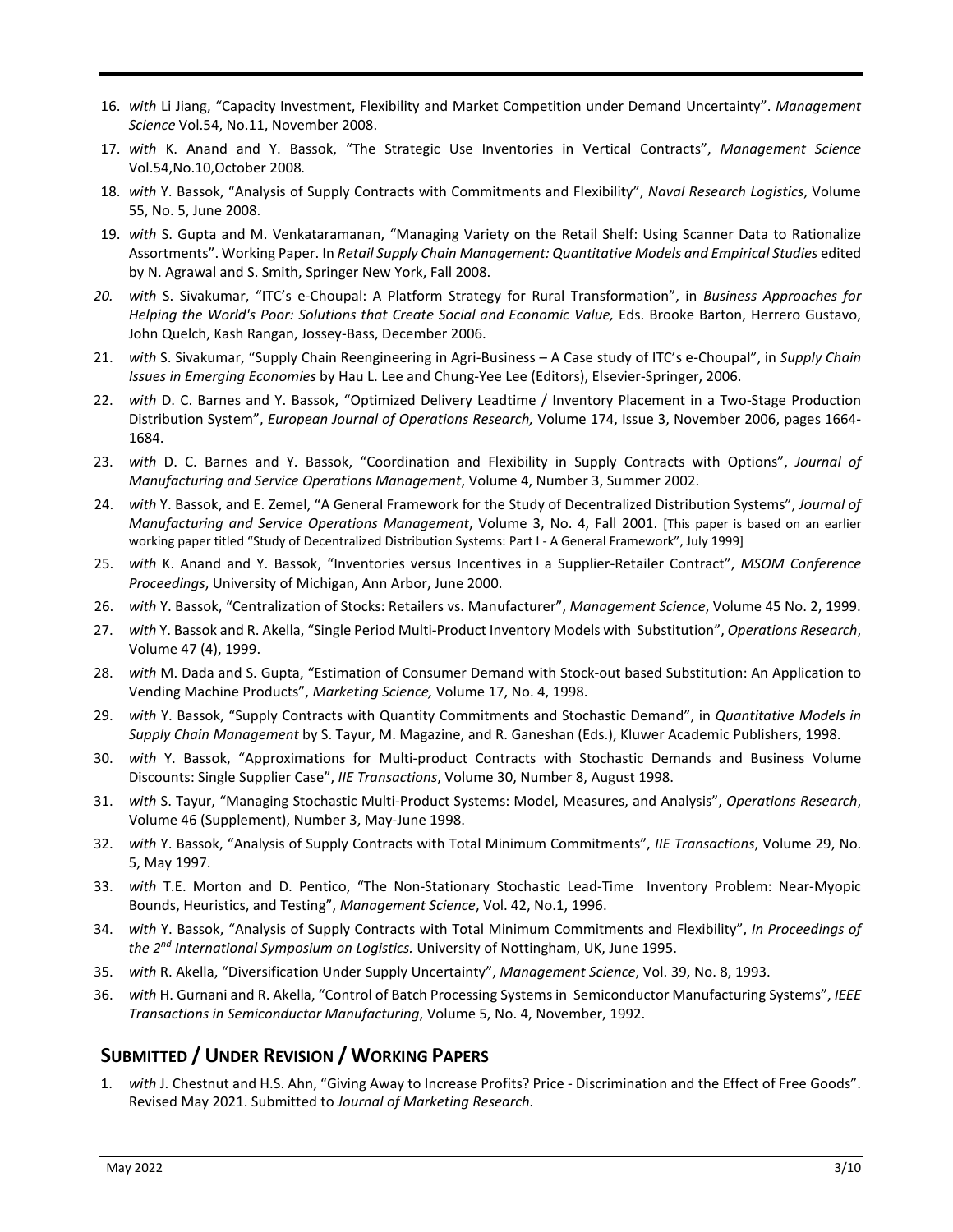- 2. *with* M. Dada and S. Gupta, "Consumer Demand with Stock-out Based Substitution: Estimation and Empirical Application", Working paper. (An abridged version of this appeared in *Marketing Science*, Volume 17, No. 4.)
- 3. *with* R. Akella*,* "An Inventory Model with Commitments", Working paper*.* 1993.

## **BOOKS**

- 1. *with* S. Chopra, S. Deshmukh, Jan van Mieghem, and E. Zemel, *Managing Business Process Flows: Principles of*  Operations Management, 3<sup>rd</sup> Edition, Pearson Prentice Hall, Inc. 2012. (A text for MBA Operations Core class).
- 2. *with* Prashant Yadav, Kenisha M.P. Jefferson, and Elizabeth Ashby (Editors), *[Globally Resilient Supply Chains](https://www.nap.edu/read/26285/chapter/1)  [for Seasonal and Pandemic Influenza Vaccines](https://www.nap.edu/read/26285/chapter/1)*, Consensus Study report of the National Academies of Sciences, Engineering, and Medicine, November 2021.

## **TEACHING MATERIAL**

 *[A summary of my select case study and practice articles is availabl[e here.](https://www.dropbox.com/s/3oc99uojfwilwa7/Anupindi-Writings%28v6%29.pdf?dl=0)]*

- 1. *with L. Scoles,* "Eye in the Sky: A Study of the Commercial Drone Ecosystem", conceptual note 4-585-136, WDI Publishing, June 2021.
- 2. *with L. Scoles,* "SkySpecs: A New Horizon for Wind Energy", Teaching case 1-816-287, WDI Publishing, July 2021.
- 3. *with L. Scoles,* "SkySpecs: A New Horizon for Wind Energy", Teaching Note 1-816-287, WDI Publishing, July 2021.
- 4. *with* Brett Zeuner, "Should a supplier for US-made electric vehicles invest in cobalt traceability?", Michigan Sustainability Cases, September 2020.
- 5. "Michigan Dining: 20% Local by 2025", Teaching case # 3-589-225 with Teaching Note, January 2019. WDI Publishing.
- 6. *with A. Hoffman,* "Dell: Upcycling Ocean Plastic Through Supply Chain Innovation"*.* Teaching case # 7-949-121 with Teaching Note, June 2018, WDI Publishing.
- 7. *with* A. Chavali, "Delivering Health Care in Rural India: ITC-CARE experience", Teaching case. Case 1-429-319. June 2015. William Davidson Institute/GlobaLens Publishing.
- 8. "PT Kizone: Adidas Battles Allegations of Shirking Responsibility to Workers (A)", Teaching case. Case 1-429-306. Oct 2014. William Davidson Institute/GlobaLens Publishing.
- 9. "PT Kizone: Adidas Battles Allegations of Shirking Responsibility to Workers (B)", Teaching case. Case 1-429-403. Oct 2014. William Davidson Institute/GlobaLens Publishing.
- 10. "Operation ASHA: An Effective, Efficient and Scalable Model for Tuberculosis Treatment", Teaching case. Case 1-429- 339. March 2013 (revised March 2014). William Davidson Institute/GlobaLens Publishing.
- 11. *with* K. Sikarwar, "Voluntary Producer Responsibility Carton Recycling in the US", Teaching case. Case 1-429-338. April 2013 (Revised March 2014). William Davidson Institute/GlobaLens Publishing.
- 12. "Teaching Note: Voluntary Producer Responsibility Carton Recycling in the US", March 2014. TN 1-429-338 William Davidson Institute/GlobaLens Publishing.
- 13. Interview with Joe Bozich, CEO of Knights Apparel. November 2013. Center for Positive Organizations, Ross School of Business at the University of Michigan.
- 14. Interview with Alan Murray, CEO of Next Foods Inc. December 2013. Center for Positive Organizations, Ross School of Business at the University of Michigan.
- 15. *with* E. Svaan, "Note on the Toyota Production System", note 1-429-245. September 2013. William Davidson Institute/GlobaLens Publishing.
- 16. *with* Colm Fay, "Abt Associates: Scaling Indoor Residual Spraying for Malaria Prevention in Africa", Teaching case. February 2013. Case 1-429-272. William Davidson Institute/GlobaLens Publishing.
- 17. "Cisco SCRM in action: 2011 Tōhoku earthquake Video interview with case protagonist". February 2013.
- 18. "Cisco SCRM in action: 2011 Tōhoku earthquake", Teaching case. February 2013. Case 1-429-284. William Davidson Institute/GlobaLens Publishing.
- 19. "Supply Chain Risk Management at Cisco: H1N1 Response Video interview with case protagonists". December 2009.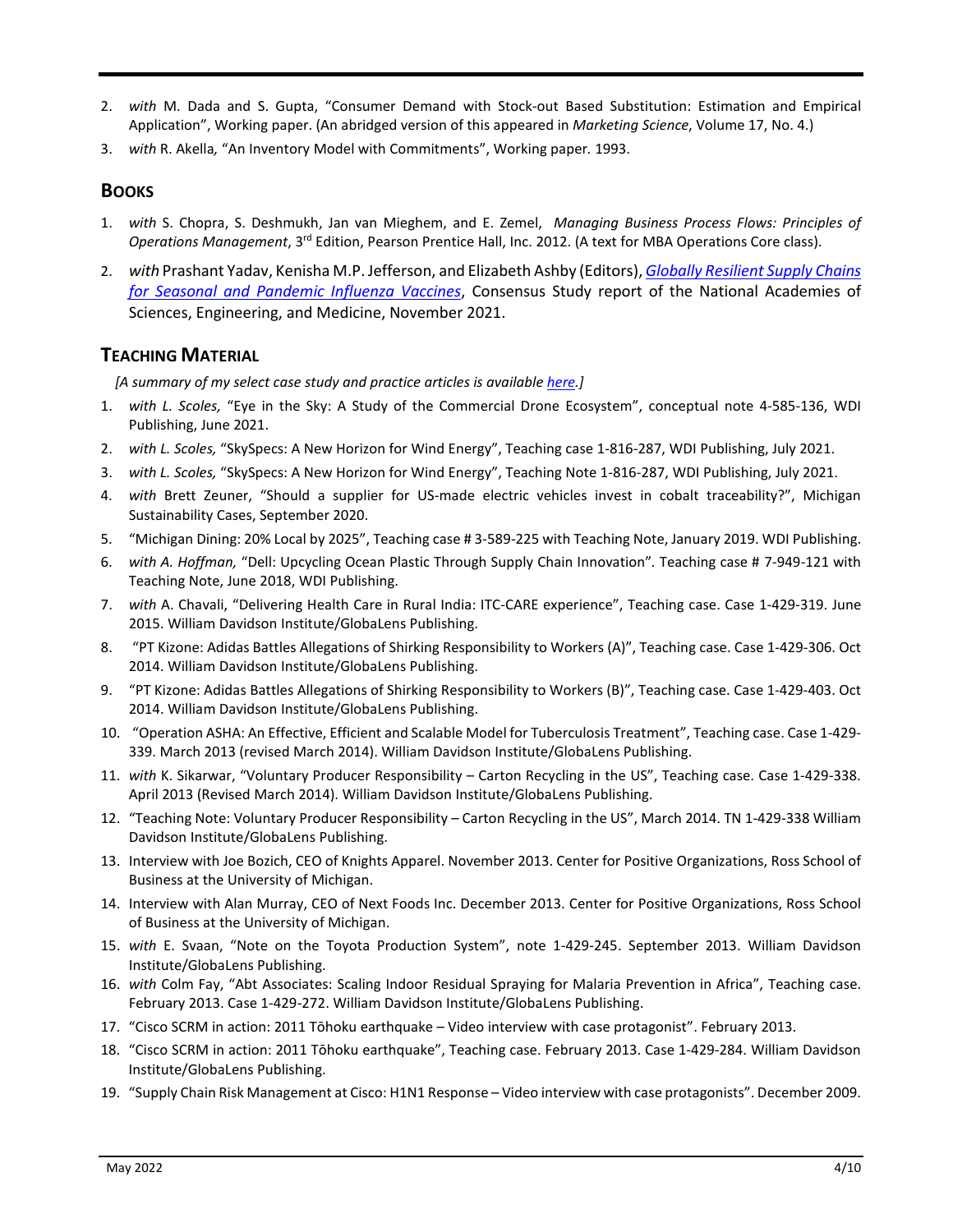- 20. "Supply Chain Risk Management at Cisco: H1N1 Response", Teaching case. December 2009. Case 1-428-881. William Davidson Institute/GlobaLens Publishing.
- 21. "Boeing The Fight for Fasteners", Teaching case. November 2009. Case 1-428-787. William Davidson Institute/GlobaLens Publishing.
- 22. "Maritime Transportation: The Global System of Shipping and Ports". Technical Note. December 2008. Note 1-428- 712. William Davidson Institute/GlobaLens Publishing.
- 23. *with* S. Devalkar*, Nova Incorporated,* Ross School of Business, Teaching case. January 2008.
- 24. *with* S. Devalkar*,* "Managing the Financial Supply Chain", Technical Note. Ross School of Business, November 2007.
- 25. *Glenview Supply Company*, Ross School of Business, Teaching case, September 2006.
- 26. *with* Boyd Smythe, "Call Centers and Rapid Technological Change", Technical Note, June 1997 (Kellogg #7-106-001); distributed by Harvard Business School Publishing.
- 27. *with* Y. Bassok, and E. Zemel, "BeerNET: Remote Group Software for Studying Supply Chain Dynamics (A User Manual)", Stern School of Business, New York University, New York, NY 10012.
- 28. *with* M. Panley, "ChipCo: Outsourcing MRO Management", Stern School of Business, New York University, New York, NY 10012.
- 29. "Ordering Multiple Products with Demand Uncertainty under Capacity Constraints", Teaching Note, Kellogg Graduate School of Management, Northwestern University, July 1997.
- 30. *with* Julie Hodges and Peter Walter, "Automated Storage and Retrieval Systems: An Overview of User Considerations and Business Applications", Teaching Note, May 1997.
- 31. *with* E. Zemel, "Greasex, Inc.", Summer 1996 (A Microsoft Excel based simulation experiment for process control).

#### **PRACTICE ARTICLES**

- 1. *with* S. Devalkar, O. Ross and S. Srinivasan, "Deep Tier Financing with Blockchain Technology", Working paper, June 2022.
- *2. with* A. Karnani, A. Chatterjee, H.M. Caldwell, S. Ramaswamy, A. Ural*,* "What is the best prescription for our health care system? Part I: Do incumbents in the US health care industry"*,* E&Y Publication, December 2021. [https://www.ey.com/en\\_us/health/what-is-the-best-prescription-for-our-health-care-system](https://www.ey.com/en_us/health/what-is-the-best-prescription-for-our-health-care-system)
- 3. *with* A. Karnani, A. Chatterjee, H.M. Caldwell, S. Ramaswamy, A. Ural, "What is the best prescription for our health care system? Part II: Does the US consume more services compared to peer nations?"*,* E&Y Publication, February 2022. [https://www.ey.com/en\\_us/health/what-is-the-best-prescription-for-our-health-care-system](https://www.ey.com/en_us/health/what-is-the-best-prescription-for-our-health-care-system)
- 4. *with* D. Agarwal, and S. Ansett, ["A Road Map to a Responsible and Resilient Global Apparel Value Chain"](https://papers.ssrn.com/sol3/papers.cfm?abstract_id=3916997), October, 2021.
- 5. ["How a vial of Pfizer COVID-19 vaccine travels from a lab in Missouri to an arm in Bangladesh"](https://theconversation.com/how-a-vial-of-pfizer-covid-19-vaccine-travels-from-a-lab-in-missouri-to-an-arm-in-bangladesh-162572), The Conversation, August 2021.
- 6. *with* S. He, R. Bala, and M. Ranney, *"*[Effective supply chain surveillance for PPE"](https://www.dropbox.com/s/3flafbvn1q9x0yx/17LancetSupplyChainCovid.pdf?dl=0), Correspondence, The *Lancet, Vol. 397*, May 8, 2021
- 7. *[Statement to the U.S. SENATE COMMITTEE ON HOMELAND SECURITY & GOVERNMENTAL AFFAIRS:](https://www.dropbox.com/s/m8i837qbx920f1k/Statement%20to%20Senate%20HS%20Committee%20by%20RAnupindi.pdf?dl=0) "COVID-19 Part II: Evaluating the Medical Supply Chain and Pandemic Response Gaps", May 2021.*
- 8. *[Principal to Principal Global Supply Chain Task Force: Reimagining the Global](https://tinyurl.com/rze9e9sn) Supply Chain Post Covid-19*, Final Report. May 2021.<http://principaltoprincipal.us/news-announcements/>
- 9. *with* J. Xie and E. Block, ["The Families First Marketplace Fostering Local Economic Growth and Health Through Food](https://www.dropbox.com/s/xej4v7myd8uqaui/Families%20First%20Marketplace%20Case%20Study%205-6-21.pdf?dl=0)  [Assistance"](https://www.dropbox.com/s/xej4v7myd8uqaui/Families%20First%20Marketplace%20Case%20Study%205-6-21.pdf?dl=0), May 2021
- 10. *with* L Schroeder, R. Dewar, S. Rajaram, and E. Edkins, ["COVID-19 Testing Scale-Up: Key Issues and Considerations for](https://www.dropbox.com/s/z99r64vnz0urh3a/FINAL_v2%20COVID%20Testing%20Brief%201.5.21.pdf?dl=0)  [Michigan Policymakers"](https://www.dropbox.com/s/z99r64vnz0urh3a/FINAL_v2%20COVID%20Testing%20Brief%201.5.21.pdf?dl=0), IHPI Policy Sprint, October 2020.
- 11. [Moving Up in the World,](http://www.medicaldevice-developments.com/features/featuremoving-up-in-the-world-the-challenges-of-manufacturing-4621502/) *Medical Device Developments*, June 2015.
- 12. *with* T. London, "Revisiting value chain initiatives: Insights from the Base of the Pyramid Perspective", Report submitted to the *U.S. Agency for International Development* under the terms of Agreement No. M0-022. April 2011.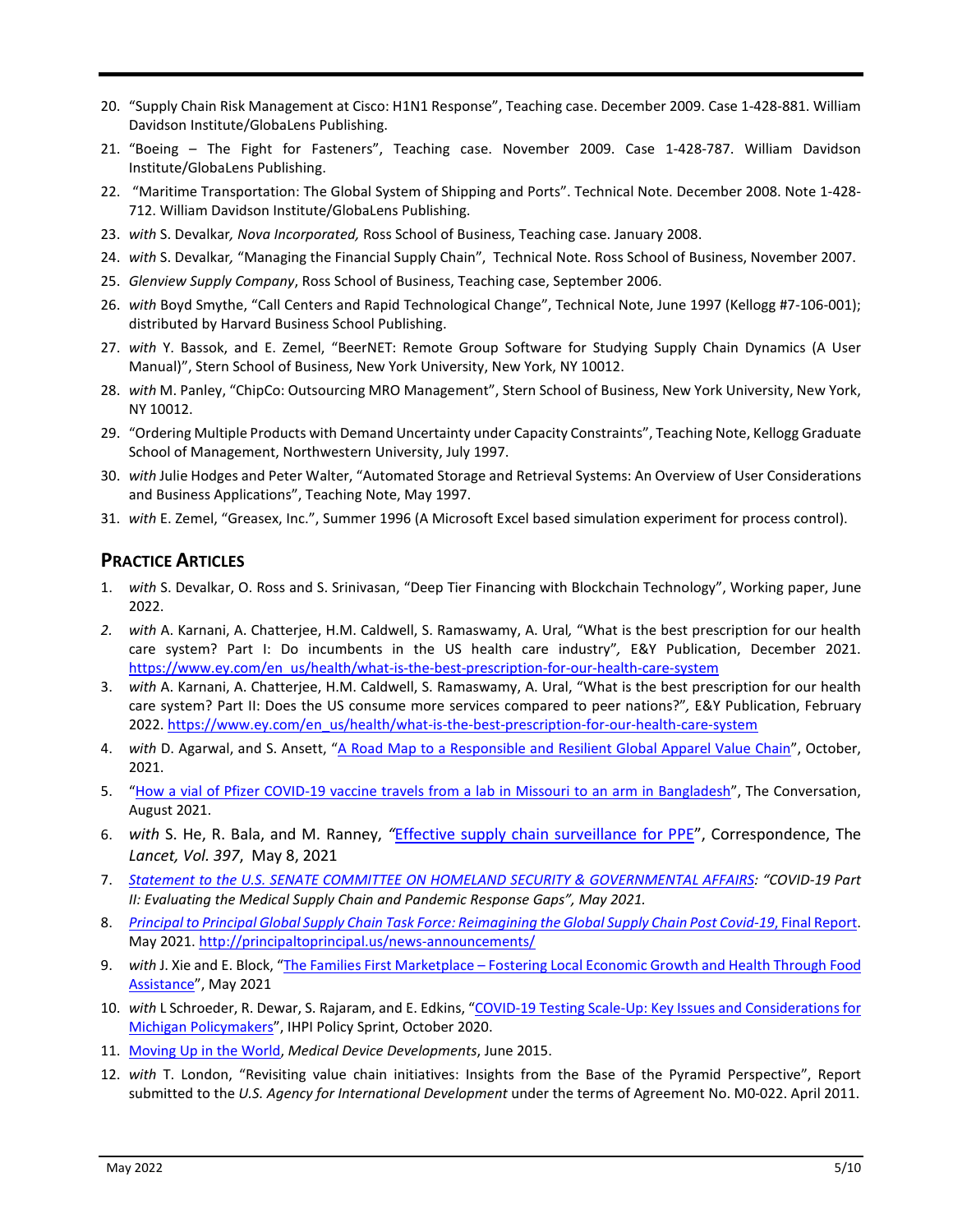*13. with* S. Sivakumar, "ITC's e-Choupal: A Platform Strategy for Rural Transformation (unabridged)"*,* October 2005*.*  [Paper presented at *Business Solutions for Alleviating Poverty (BSAP) Conference,* Social Enterprise Initiative, Harvard Business School, December 1-3, 2005.]

## **WORK-IN-PROGRESS**

#### **RESEARCH**

- 1. *with* X. Liang and J. Li, "An empirical study of structure of the US drug supply chain"
- 2. with J. Chestnut, "Shared Supplier Capacity as a Barrier to Socially Responsible Sourcing".
- 3. *with* A. Karnani, S. Ramaswamy, and A. Chatterjee*, "US Healthcare cost structure – a critical review (Tentative)".*
- 4. *with* N. Pathy and P. Yadav, "Modeling to Understand the Epidemiological Impact and Market Impact of Harmonized Regimens for MDR-TB".
- 5. *with* M. Wilson, D. Hutton and P. Yadav, "Optimizing resource allocation across multiple interventions for malaria prevention and control and enhancing overall cost-effectiveness".
- 6. *with* S. Devalkar and A. Sinha, "Integrated Optimization of Procurement, Processing and Trade of Commodities in a Network Environment".
- 7. *with* S. Sivakumar, "A Platform Strategy approach to Rural Transformation".
- 8. with Y. Bassok, and E. Zemel, "Allocation Mechanisms for Decentralized Distribution Systems: Duopoly and Oligopoly Models". Working paper.

#### **TEACHING MATERIAL / CURRICULUM DEVELOPMENT**

1. "Clean by Design (Tentative)". Teaching case. In Progress.

## **DOCTORAL ADVISING / COMMITTEE MEMBER**

- 1. Fan Zhou (co-chair with Shima Nassiri). Ross School of Business, Univ. of Michigan. Expected completion April 2024.
- 2. Kenneth H.Y. Chung (member of dissertation committee), "Capital Conditioning to Scale Adoption of Regenerative Agriculture", College of Engineering, University of Michigan. Expected completion August 2022.
- 3. Brinda Gokul (member of dissertation committee), "Wealth Inequality Dynamics: Preliminary Insights from an Agent-Based Model", School of Information, University of Michigan. Expected completion April 2024.
- 4. Xinyu Liang (co-chair with Jun Li). Ross School of Business, Univ. of Michigan. Expected completion April 2023.
- 5. Calli P. VanderWilde (member of dissertation committee), "The Political-Industrial Ecology of Palm Oil from Guatemala", School of Environment & Sustainability, Univ. of Michigan. Expected completion April 2022.
- 6. 2021: Sanaz Chamanara (member of dissertation committee), "Environmental Justice and Governance Dynamics of Beef Supply Chains: A spatially-explicit life cycle approach", School of Environment & Sustainability, Univ. of Michigan. First placement University of California, San Diego.
- 7. 2019: Jacob Chestnut (co-chair Hyun-Soo Ahn), "Doing Well By Doing Good: Essays in Service Operations", Ross School of Business, Univ. of Michigan. Completed April 2019; first placement, Assistant Professor, Cornell University.
- 8. 2019: Francisco J. Aldarondo Valle (PhD Committee), "Design and Operational Analysis of Automated Guided Vehicle-Based Goods-to-Person Order Picking and Sortation Systems", Department of Industrial and Operations Engineering, Univ of Michigan.
- 9. 2018: Iris Wang (co-chair with Jun Li), "Managing Supply Disruptions Empirical Analysis of Supply Chain Management", Ross School of Business, Univ. of Michigan. Completed June 2018; first placement, Assistant Professor, University of Illinois, Urbana Champaign.
- 10. 2017: Yong Hyun Kim, (PhD committee), "Global Supply Chain Sustainability in the Mobile Handset Industry", Ross School of Business, Univ. of Michigan.
- 11. 2011: Sripad Devalkar (PhD; co-chair with Amitabh Sinha), "Essays in optimization of commodity procurement, processing and trade Operations", Ross School of Business, Univ. of Michigan. First appointment Indian School of Business, India
- 12. 2008: Sanjeev Kumar (PhD committee), Ross School of Business, Univ. of Michigan.
- 13. 2007: Ling Wang (PhD Committee), "Essays on Joint Operational and Marketing Decisions in Individual firms and Supply Chains", Ross School of Business, Univ of Michigan.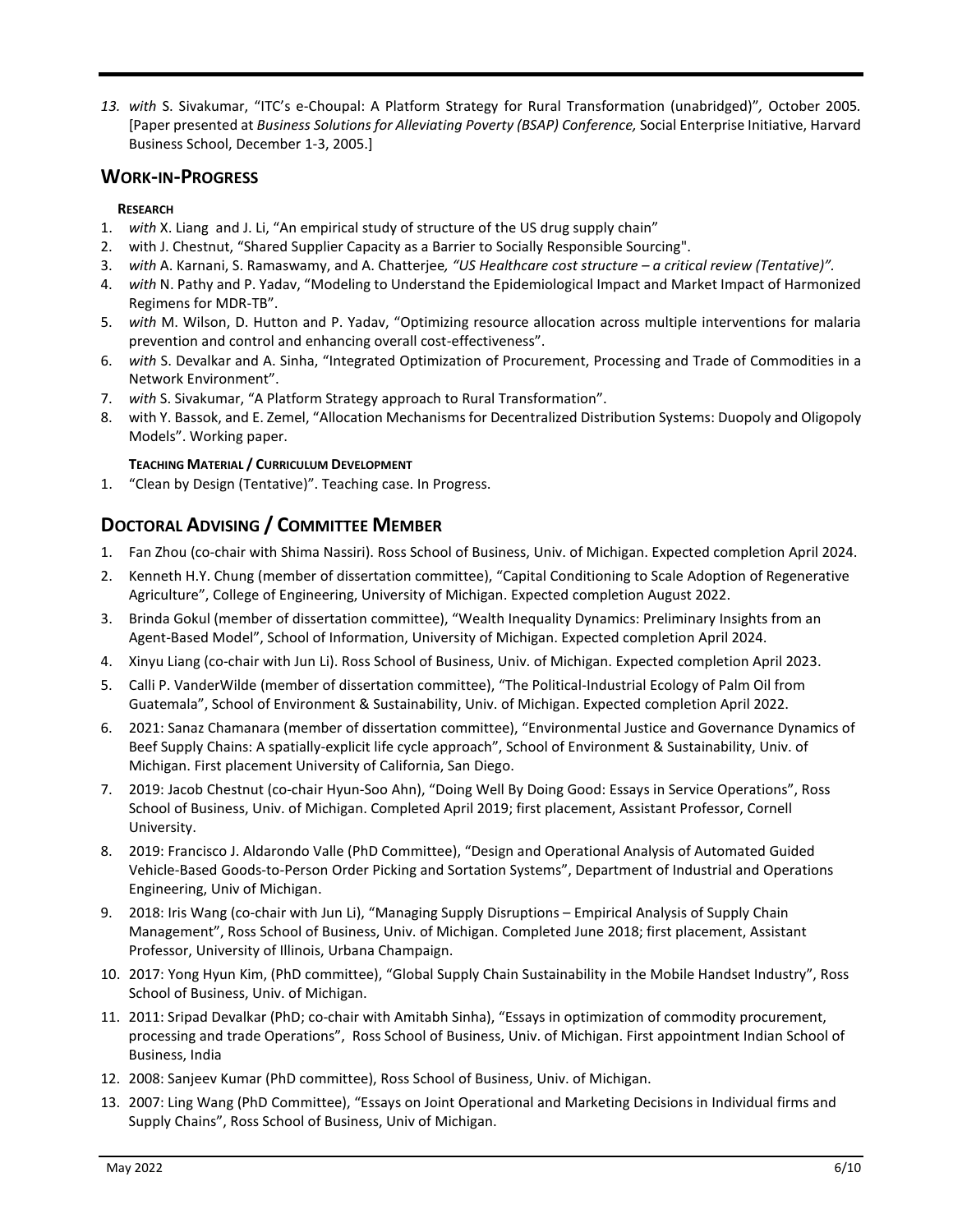- 14. 2006: Li Jiang (PhD; Chair), "Matching supply with demand in decentralized multi-location systems", Ross School of Business, Univ. of Michigan. First appointment at The Hong Kong Polytechnic University, Hong Kong
- 15. 1996: Sanjay Melkote (Ph.D committee), Northwestern Univ.
- 16. 1996: Dawn-Barnes Schuster (Ph.D., co-chair with Yehuda Bassok), Northwestern University. First appointment at University of Chicago.
- 17. 1995: Ronald Lembke (Ph.D committee), Northwestern Univ.

## **MASTERS STUDENTS**

- 1. 2022: Greg Allison, Jess Halter, Amy Schatz, Annie Zaro, "Preferred Fiber Product Mapping and Climate Impact Assessment" (Client: prAna Living LLC), Masters Practicum, School of Environment and Sustainability, Univ. of Michigan.
- 2. 2020: Joe Garcia, Leah Gustafson, Gregory Phillips, Elizabeth Rees, Richard Wozniak, "Transforming Protein: Land-Use Implications of a Transition to Plant-Based Meat" (Client: Impossible Foods), Masters Practicum, School of Environment and Sustainability, Univ. of Michigan.
- 3. 2018: Lauren Baum, Madeleine Carnemark, Daniel Partin, and Kathy Tian; advisor for "Defining Characteristics of a Sustainable Coffee Supply Chain" (Client: Califia Farms), Masters Practicum, School of Environment and Sustainability, Univ. of Michigan.
- 4. 2017: Caroline Lucas, Kaitlyn Klingensmith, Edwin Willig, and Kimberley Irby; advisor for "Understanding Private Sector Risk to Climate Change and Designing Guidance for Engagement" (Client: World Wildlife Fund), Masters Practicum, School of Environment and Sustainability, Univ. of Michigan.
- 5. 2014: Michael Rockett (MBA/MS Erb Institute); advisor for "Sustainable Supply Chain Investment: Is There Evidence to Support Keurig Green Mountain's Livelihoods Theory of Change?" (Client: Keurig), Masters Practicum, School of Natural Resources and Environment, Univ. of Michigan.
- 6. 2011: Arthur Peterson, Jamie Mikkelsen, Lisa Ingmarsson, and Christina Bosch (MBA/MS Erb Institute); thesis coadvisor for Ford Supply Chain Carbon Mapping, Univ. of Michigan.
- 7. 2004: Monique Joy Barry (M.S. in Resource Ecology and Management; thesis co-advisor), Univ. of Michigan.

#### **GRANTS**

- Robert Wood Johnson Foundation. 2021. *Protect Food Workers in University Purchasing*. Sub-grantee. (\$25,000).
- Great Lakes Protection Fund. 2021. *Financial Mechanisms and the Conditioning of Lending and Capital Flows in Agriculture Supply Chains for Farm-Based Nutrient Performance* (\$100,000; co-PI with Peter Adraeins & Jon Allan)
- Erb Institute of Sustainable Enterprise. 2020. *Approaches to Assessing Corporate Performance on Social Responsibility* (\$4,000)
- Institute of Health Policy Innovation (IHPI) Policy Sprint. 2020. *Scale Up of COVID-19 Diagnostic Testing: A Framework for Decision-Makers*. (\$3,000)
- LLamasoft. 2019. *Assessment of supply chain design capability, its key determinants and business value*. (\$205,140)
- National Health Authority, Government of India. 2019. *INdia Stent Performance ImpRovement & Evaluation (INSPIRE) Program*. Member of Scientific Committee on a Memorandum of Understanding along with the All India Institute of Medical Sciences (India), University of Michigan and Indian Institute of Information Technology. (INR 1,600,000); this funding allows only travel support for me.
- Johnson & Johnson. 2019. *Algorithms for Production Allocation and Sequencing using the Rhythm Wheel Concept*. (\$119,596; co-PI with Xiuli Chao and Roman Kapuscinski)
- Chemonics International. 2018. *Temperature sensor data analysis and visualization*. (\$19,989; co-PI with Sanjeev Kumar)
- General Motors Company. 2017. *Sub-Tier Network Structure Research Collaboration*. (\$87,291; co-PI with Jun Li)
- NSF: Gaining Visibility into Supply Network Risks with Large-Scale Textual Analysis. (\$177,030; co-PI with Jun Li)
- TB Modeling and Analysis Consortium. 2014. *Modeling to understand the epidemiological impact and market impact of harmonized regimens for MDR-TB* (\$97,500; co-PI with N. Pathy and P. Yadav)
- Mcube. University of Michigan. 2013. *Optimizing resource allocation across multiple interventions for malaria prevention and control and enhancing overall cost-effectiveness.* (\$60,000; co-PI with M. Wilson and D. Hutton)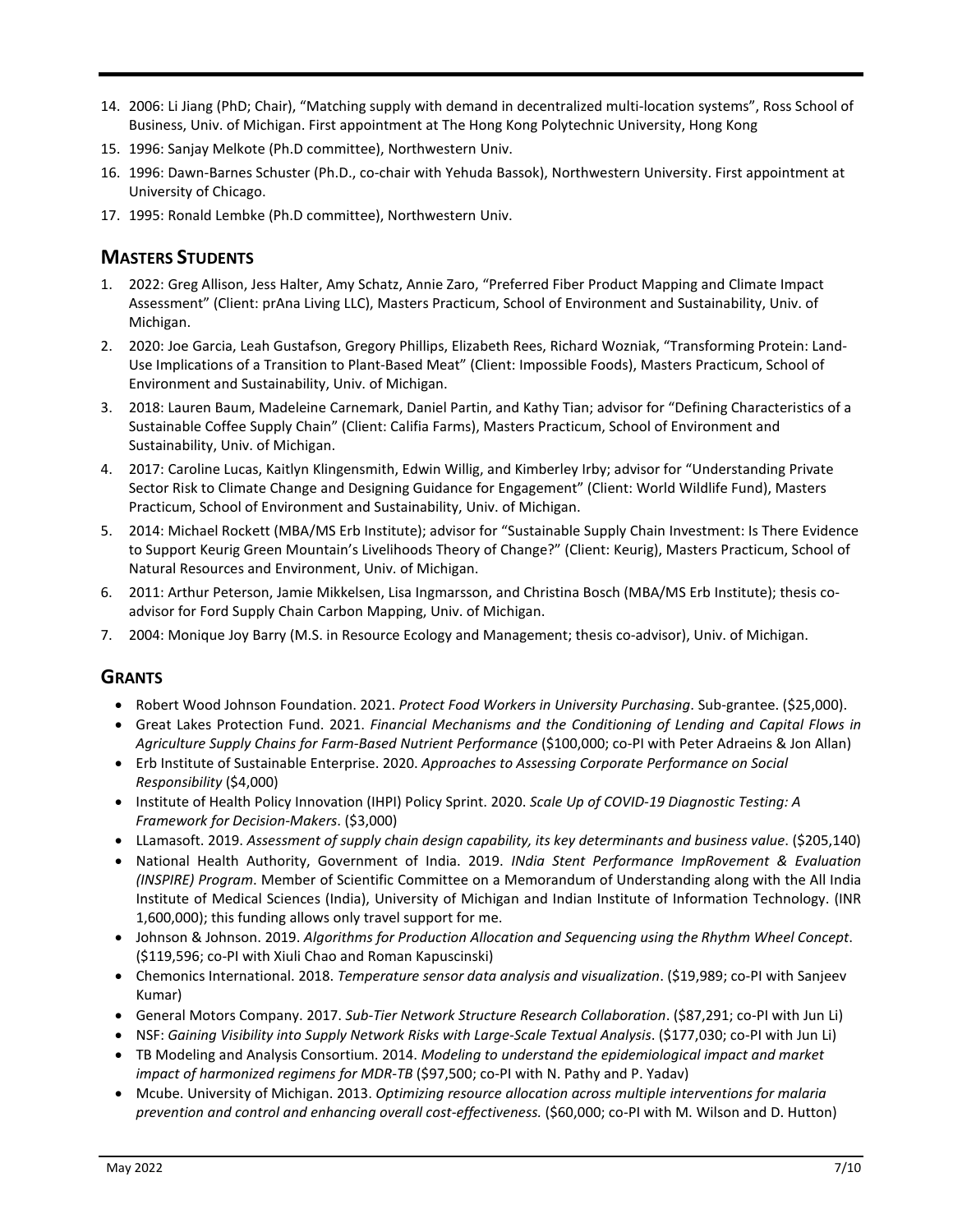- Tauber Institute of Global Operations. 2012. *Social Issues in Supply Chains*. (\$5,000)
- Erb Institute of Sustainable Enterprise. 2012. *Voluntary Producer Responsibility* (\$10,000)
- Bill and Melinda Gates Foundation. 2010. *Base of the Pyramid Perspective*. (\$10,000 with T. London).
- US Agency for International Development. 2009. *Comparing Base of the Pyramid and Value Chain Approaches to Poverty Alleviation* (\$102,782 with T. London)

#### **SERVICE**

 **PROFESSIONAL**

#### **President, College of Supply Chain Management, Production and Operations Management Society, 2014-2016.**

**Associate Editor** for *Operations Research (2001-2018), Journal of Manufacturing and Service Operations Management (2006-2018), Naval Research Logistics (2003-2010), Management Science (2000-2008)*, *OR Letters* (2002-04), *IIE Transactions*: Scheduling and Logistics *(1998-).*

**Senior Editor** for the *Journal of Manufacturing and Service Operations Management (2002-2005), Production and Operations Management* (2009-2017).

**Guest Editor** for *Sadhana: Special Issue on Competitive Manufacturing Systems*. Sadhana is the Academy Proceedings in Engineering Sciences and published by the Indian Academy of Sciences, Bangalore, India.

**Ad hoc Referee for**: *Management Science*, *Operations Research*, *IIE Transactions, European Journal of Operations Research*, *Journal of Production and Operations Management*, *Journal of Operations Management*, *Journal of Flexible Manufacturing Systems*, *Naval Research Logistics, Information Systems Research*, *Journal of Manufacturing and Service Operations Management.*

 **Vice-President** for Meetings, MSOM Society, 2002-2003

Invited to be a **Specialist Referee** for the Hong Kong Research Grants Council (RGC).

#### **UNIVERSITY OF MICHIGAN**

**Member (2011-12), Vice-Chair (2012-13), Chair (2013-present)** *President's Advisory Committee on Labor Standards and Human Rights at the University of Michigan*.

**Member** selection committee - *University of Michigan's Thomas Francis Jr. Medal in Global Public Health* (2022-)

**Faculty Advisor,** *Global Vaccine Equity Ideas Lab***,** Center for Global Health Equity (2022)

**Faculty Director,** Center for Value Chain Innovation (CVCI). 2017 – 2020.

**Co-Director,** Technology and Business Information Forum, Ross School of Business (2014 – 2018)

**Faculty Director,** Master of Supply Chain Management (MSCM) program. 2007 – 2015.

**Member, Executive Committee,** Tauber Institute of Global Operations, 2012 – 2015.

**Member, Executive Committee**, Ross School of Business, 2011 – 2013.

**Member, ABL Committee** (2013 – 15); **Curriculum Committee** (2005 – 2009); **MAP Committee** (2009 – 2010), **One Year Program Committee** (2018 – present), **WMBA Curriculum Review Committee** (2021-22)

**Member, President's Commission on Carbon Neutrality Food Workstream Implementation** (2022); **Integrated Disability Management Services Review Committee, University of Michigan** *(2022)*

**Advisor to the William Davidson Institute for South Africa Logistics Excellence and Transportation Training Initiative (SALETTI):** A project to assist University of Johannesburg to develop a new Master program in Supply Chain Management; funded by USAID, 2009-2011.

**Mentor for UM African Presidential Scholars Programs (UMAPS);** mentoring Leah Z.B. Ndanga from Feb – August 2009.

**Coordinator, Hosmer Lunch,** 2003-05.

**Member, Rackham Pre-Doctoral Fellowship Awards Committee** (**Division III)**, 2004 & 2005.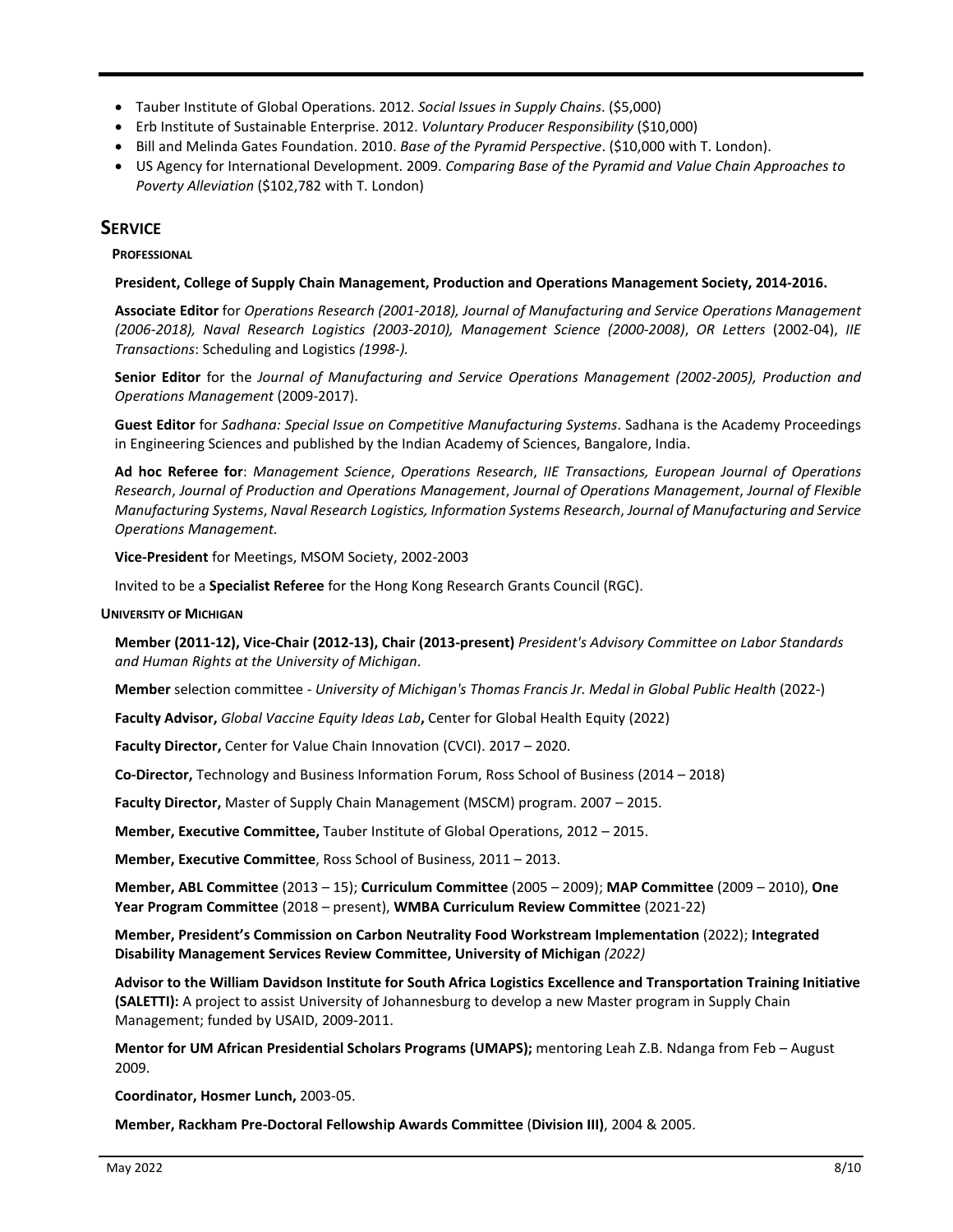# **EXECUTIVE EDUCATION**

- 1. Taught session on **Value Chain Integration** in the **Berry Global Sustainability Program** at the Ross School of Business Executive Program, August 2019.
- 2. Taught session on **Innovations in Risk Management** in the **Global Supply Chain Innovation Program** at the Ross School of Business Executive Program, September 2017.
- 3. Presentation on Supply Chain Management for the **SABIT Program, US Department of Commerce**, March 2017.
- 4. Taught **custom programs** in: **Supply Chain Management** for Dell Inc., GE, Wilson Sporting Goods, Raymonds Group (India); **Lean Logistics** for Schlumberger.
- 5. Taught a session on Industry 4.0 for the **CDB Industrial Upgrading & Financial Innovation 2015** program.
- 6. Faculty co-director (with Brian Talbot) of **Leadership in Plant Operations,** University of Michigan (2004-2008).
- 7. Taught in **Supply Chain Management** programs at the University of Michigan and the Kellogg School of Management.
- 8. Taught in the **Lean Logistics Certificate** program at the University of Michigan
- 9. Taught the **Operations Management** module for the AT Kearney management fundamentals program (2002-04)
- 10. **Executive MBA Program**, Stern School of Business, New York University.

#### **ADDITIONAL INFORMATION**

**Recognized as P&Q's Favorite MBA Professors from the Class of 2020**

**Recipient 2019 Ross School of Business Neary Teaching Excellence Award,** Ross School of Business

**Recipient 2019 Ross School of Business Victor L. Bernard Teaching Leadership Award,** Ross School of Business

**Recipient 2015 CORE (Contribution to Research Environment) Award,** Ross School of Business

**Member of the Board of Global Health***, National Academies of Science, Engineering, and Medicine (2020-)*

**Co-Chair, NASEM Committee** *on Addressing Issues of Vaccine Distribution and Supply Chains to Advance Pandemic and Seasonal Influenza Preparedness and Response (2021)*

**Member of the Board**, *The William Davidson Institute* (2014-)

**Member of the Board**, *The Fair Labor Association* (2019-), *FLA Europe* (2022-)

**Member Fair Labor Association Agricultural Committee** (2019-); **Fair Labor Association Audit Committee** (2021-)

**Member, Global Supply Chain Task Force**, co-chaired by Congressman Joe Crowley and former Congressman Mike Rogers (2021-); Phase I focused on Health Commodities for Pandemic Response; Phase II is focused on Emerging Technology: Semiconductors, batteries and rare earth minerals.

**Member of Advisory Board,** *ProjectStanley* (2020-)

**Technical Advisor**, *Vital Ocean* (2017-)

**Member of Board,** *Every Infant Matters Partners* (2021 - )

**Member of Advisory Board & Executive Committee** *People that Deliver Initiative* for Global Health (2012-2015)

Participated the **US Speaker's Bureau, US Department of State**; invited by US Embassy, Democratic Republic of Congo, November 2018.

**Member Technical Committee and Working Group, American National Standard** on "Supply Chain Risk Management: A Compilation of Best Practices" (2012-14)

**Member Fair Labor Association Agricultural Working Group** (2015-2019)

**Member**: The Institute for Operations Research and Management Sciences (INFORMS); Manufacturing and Service Operations Management Society (MSOM); Production and Operations Management Society (POMS), Council for Supply Chain Management Professionals (CSCMP); Institute of Supply Management (ISM); Supply Chain Risk Leadership Council (SCRLC).

Invited speaker to the **Digital Manufacturing and Design Innovation Institute (DMDII) Supply Chain Workshop**, Chicago (2017).

Invited to the **Global Health Supply Chain Summit**, Zaragoza, Spain (2008, 2009), USC, Los Angeles (2011).